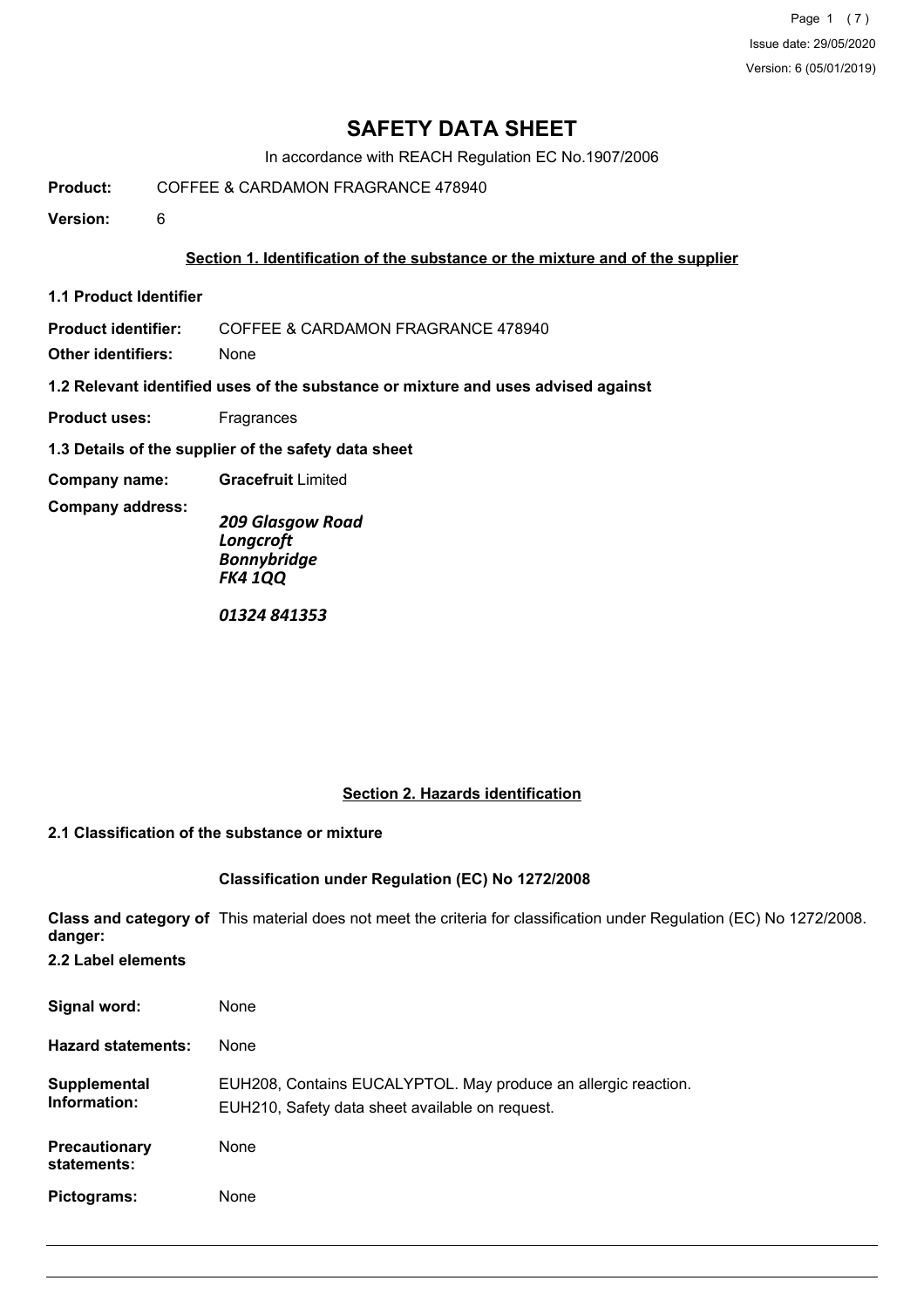Page 2 (7) Issue date: 29/05/2020 Version: 6 (05/01/2019)

## **SAFETY DATA SHEET**

In accordance with REACH Regulation EC No.1907/2006

**Product:** COFFEE & CARDAMON FRAGRANCE 478940

**Version:** 6

**Other hazards:** Hydrocarbon Concentration %: 0.000%

## **Section 3. Composition / information on ingredients**

### **3.2 Mixtures**

#### **Contains:**

| <b>Name</b>        | CAS       | EC        | <b>REACH Registration</b><br>No. | $\%$         | <b>Classification for  </b><br>(CLP) 1272/2008 |
|--------------------|-----------|-----------|----------------------------------|--------------|------------------------------------------------|
| <b>IEUCALYPTOL</b> | 1470-82-6 | 207-431-5 |                                  | $10.1 - 1\%$ | <b>IFL 3-SS 1B:H226-</b><br>IH317.-            |

#### **Substances with Community workplace exposure limits:**

| <b>Name</b>               | CAS     | -0<br>cv  | 70      |
|---------------------------|---------|-----------|---------|
| <b>IDIETHYL PHTHALATE</b> | 84-66-2 | 201-550-6 | 50-100% |

**Substances that are persistent, bioaccumulative and toxic or very persistent and very bioaccumulative, greater than 0.1%:**

Not Applicable

#### **Section 4. First-aid measures**

#### **4.1 Description of first aid measures**

**Inhalation:** Remove from exposure site to fresh air, keep at rest, and obtain medical attention. **Eye exposure:** Flush immediately with water for at least 15 minutes. Contact physician if symptoms persist. Remove contaminated clothes. Wash thoroughly with soap and water. Contact physician if irritation persists. **Skin exposure: Ingestion:** Rinse mouth with water and obtain medical attention.

# **4.2 Most important symptoms and effects, both acute and delayed**

None expected, see Section 4.1 for further information.

#### **4.3 Indication of any immediate medical attention and special treatment needed**

None expected, see Section 4.1 for further information.

#### **SECTION 5: Firefighting measures**

### **5.1 Extinguishing media**

Suitable media: Carbon dioxide, Dry chemical, Foam.

## **5.2 Special hazards arising from the substance or mixture**

In case of fire, may be liberated: Carbon monoxide, Unidentified organic compounds.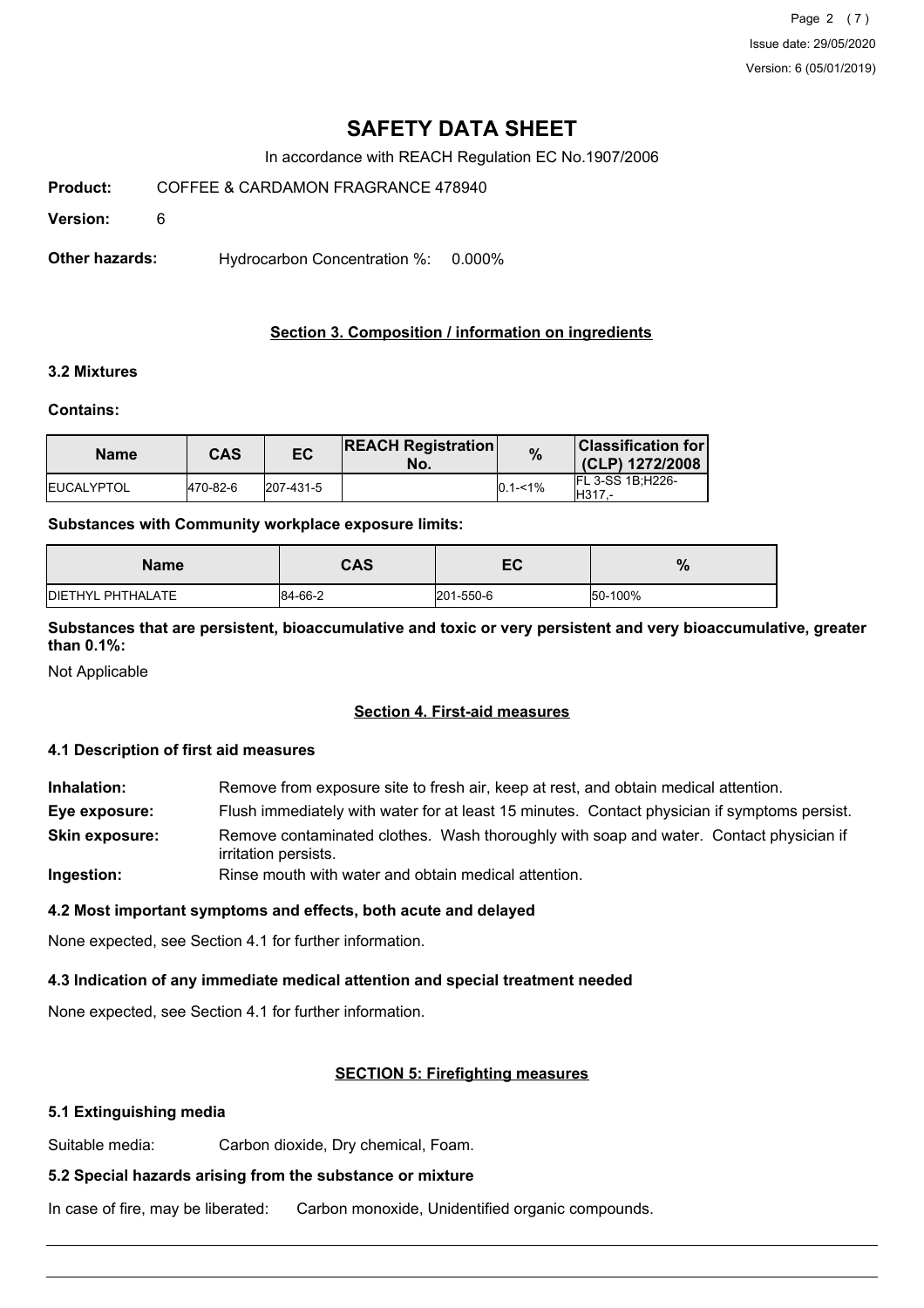Page 3 (7) Issue date: 29/05/2020 Version: 6 (05/01/2019)

# **SAFETY DATA SHEET**

In accordance with REACH Regulation EC No.1907/2006

**Product:** COFFEE & CARDAMON FRAGRANCE 478940

**Version:** 6

### **5.3 Advice for fire fighters:**

In case of insufficient ventilation, wear suitable respiratory equipment.

#### **Section 6. Accidental release measures**

#### **6.1 Personal precautions, protective equipment and emergency procedures:**

Avoid inhalation. Avoid contact with skin and eyes. See protective measures under Section 7 and 8.

#### **6.2 Environmental precautions:**

Keep away from drains, surface and ground water, and soil.

#### **6.3 Methods and material for containment and cleaning up:**

Remove ignition sources. Provide adequate ventilation. Avoid excessive inhalation of vapours. Contain spillage immediately by use of sand or inert powder. Dispose of according to local regulations.

#### **6.4 Reference to other sections:**

Also refer to sections 8 and 13.

#### **Section 7. Handling and storage**

#### **7.1 Precautions for safe handling:**

Keep away from heat, sparks, open flames and hot surfaces. - No smoking. Use personal protective equipment as required. Use in accordance with good manufacturing and industrial hygiene practices. Use in areas with adequate ventilation Do not eat, drink or smoke when using this product.

#### **7.2 Conditions for safe storage, including any incompatibilities:**

Store in a well-ventilated place. Keep container tightly closed. Keep cool. Ground/bond container and receiving equipment. Use explosion-proof electrical, ventilating and lighting equipment. Use only non-sparking tools. Take precautionary measures against static discharge.

#### **7.3 Specific end use(s):**

Fragrances: Use in accordance with good manufacturing and industrial hygiene practices.

## **Section 8. Exposure controls/personal protection**

## **8.1 Control parameters**

Workplace exposure limits: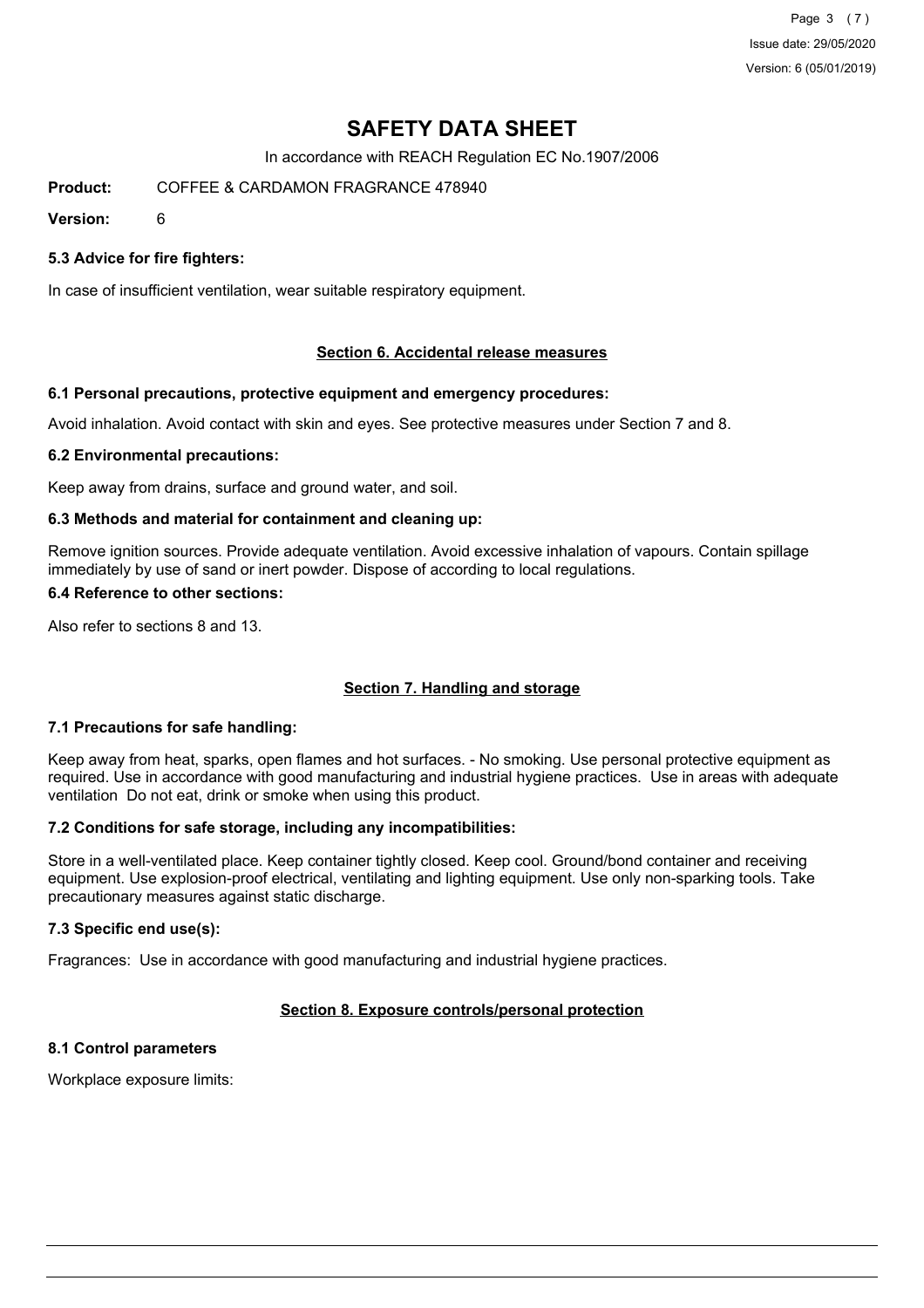# **SAFETY DATA SHEET**

In accordance with REACH Regulation EC No.1907/2006

**Product:** COFFEE & CARDAMON FRAGRANCE 478940

#### **Version:** 6

| Ingredient                | CAS     | EC                | <b>Description</b>                                   | Value |
|---------------------------|---------|-------------------|------------------------------------------------------|-------|
| <b>IDIETHYL PHTHALATE</b> | 84-66-2 | $ 201 - 550 - 6 $ | Long-term exposure limit (8-hour<br>TWA) (mg/m3)     |       |
|                           |         |                   | Short-term exposure limit (15-<br>$ minute)$ (mg/m3) | 10    |

### **8.2 Exposure Controls**

## **Eye / Skin Protection**

Wear protective gloves/eye protection/face protection

### **Respiratory Protection**

Ensure adequate and ongoing ventilation is maintained in order to prevent build up of excessive vapour and to ensure occupational exposure limits are adhered to. If appropriate, and depending on your patterns and volumes of use, the following engineering controls may be required as additional protective measures: a) Isolate mixing rooms and other areas where this material is used or openly handled. Maintain these areas under negative air pressure relative to the rest of the plant. b) Employ the use of Personal protective equipment - an approved, properly fitted respirator with organic vapour cartridges or canisters and particulate filters. c) Use local exhaust ventilation around open tanks and other open sources of potential exposures in order to avoid excessive inhalation, including places where this material is openly weighed or measured. In addition, use general dilution ventilation of the work area to eliminate or reduce possible worker exposures. d) Use closed systems for transferring and processing this material.

Also refer to Sections 2 and 7.

#### **Section 9. Physical and chemical properties**

#### **9.1 Information on basic physical and chemical properties**

| Appearance:                                   | Clear pale yellow liquid                     |
|-----------------------------------------------|----------------------------------------------|
| Odour:                                        | Not determined                               |
| <b>Odour threshold:</b>                       | Not determined                               |
| pH:                                           | Not determined                               |
| Melting point / freezing point:               | Not determined                               |
| Initial boiling point / range:                | Not determined                               |
| <b>Flash point:</b>                           | $>$ 100 °C                                   |
| <b>Evaporation rate:</b>                      | Not determined                               |
| Flammability (solid, gas):                    | Not determined                               |
| Upper/lower flammability or explosive limits: | Product does not present an explosion hazard |
| Vapour pressure:                              | 0.00992533 mmHg                              |
| Vapour density:                               | Not determined                               |
| <b>Relative density:</b>                      | 1.1100 - 1.1140                              |
| Solubility(ies):                              | Not determined                               |
| Partition coefficient: n-octanol/water:       | Not determined                               |
| Auto-ignition temperature:                    | Not determined                               |
| <b>Decomposition temperature:</b>             | Not determined                               |
|                                               |                                              |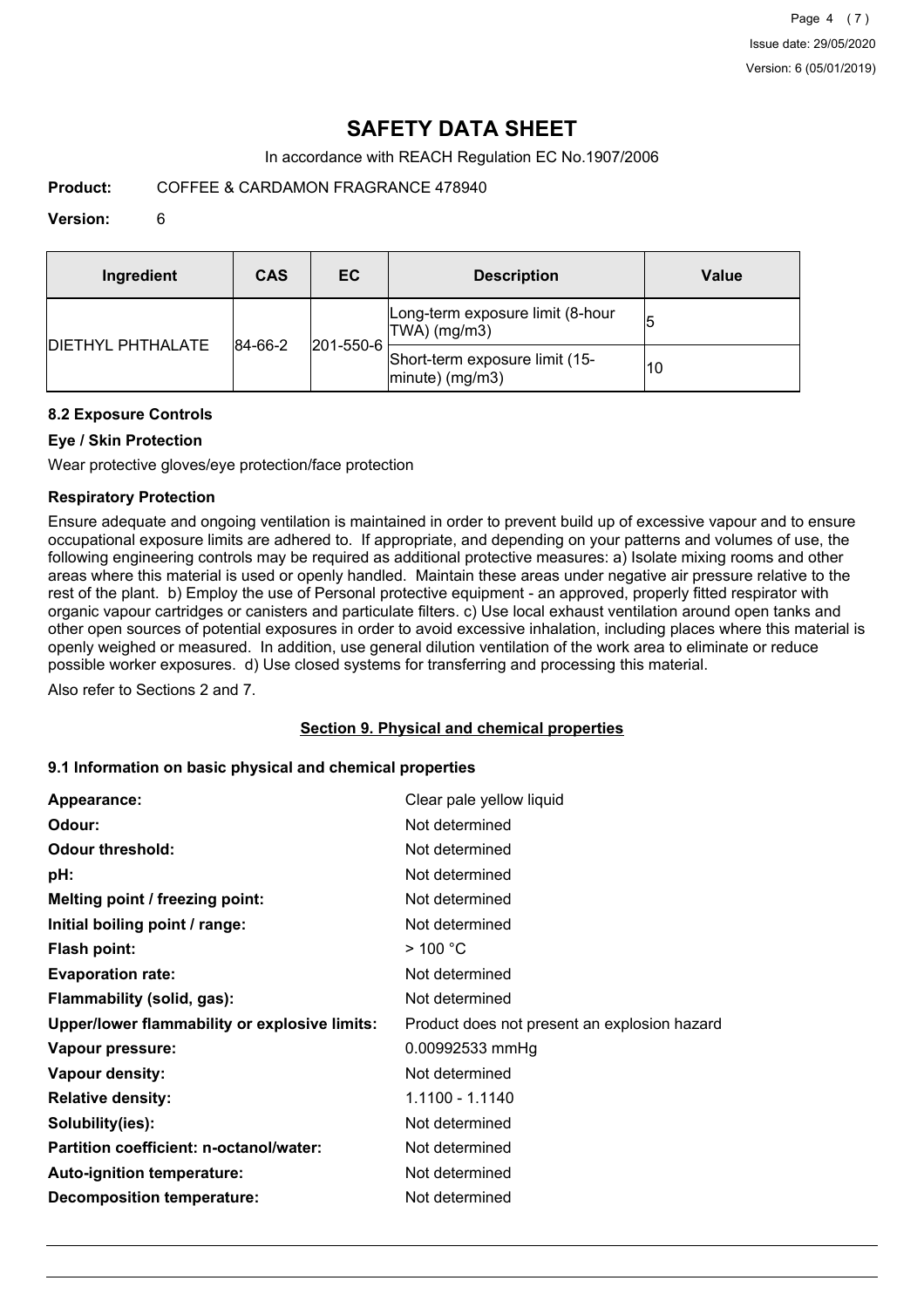Page 5 (7) Issue date: 29/05/2020 Version: 6 (05/01/2019)

# **SAFETY DATA SHEET**

In accordance with REACH Regulation EC No.1907/2006

| Product:                     | COFFEE & CARDAMON FRAGRANCE 478940 |                |  |
|------------------------------|------------------------------------|----------------|--|
| <b>Version:</b>              | 6                                  |                |  |
| <b>Viscosity:</b>            |                                    | Not determined |  |
| <b>Explosive properties:</b> |                                    | Not expected   |  |
| <b>Oxidising properties:</b> |                                    | Not expected   |  |

**9.2 Other information:** None available

#### **Section 10. Stability and reactivity**

#### **10.1 Reactivity:**

Presents no significant reactivity hazard, by itself or in contact with water.

## **10.2 Chemical stability:**

Good stability under normal storage conditions.

## **10.3 Possibility of hazardous reactions:**

Not expected under normal conditions of use.

#### **10.4 Conditions to avoid:**

Avoid extreme heat.

#### **10.5 Incompatible materials:**

Avoid contact with strong acids, alkalis or oxidising agents.

#### **10.6 Hazardous decomposition products:**

Not expected.

### **Section 11. Toxicological information**

#### **11.1 Information on toxicological effects**

This mixture has not been tested as a whole for health effects. The health effects have been calculated using the methods outlined in Regulation (EC) No 1272/2008 (CLP).

This material does not meet the criteria for classification for health hazards under Regulation (EC) No 1272/2008.

| <b>Acute Toxicity:</b>                    | Based on available data the classification criteria are not met. |
|-------------------------------------------|------------------------------------------------------------------|
| <b>Acute Toxicity Oral</b>                | >5000                                                            |
| <b>Acute Toxicity Dermal</b>              | Not Applicable                                                   |
| <b>Acute Toxicity Inhalation</b>          | Not Available                                                    |
| <b>Skin corrosion/irritation:</b>         | Based on available data the classification criteria are not met. |
| Serious eye damage/irritation:            | Based on available data the classification criteria are not met. |
| <b>Respiratory or skin sensitisation:</b> | Based on available data the classification criteria are not met. |
| Germ cell mutagenicity:                   | Based on available data the classification criteria are not met. |
| <b>Carcinogenicity:</b>                   | Based on available data the classification criteria are not met. |
| <b>Reproductive toxicity:</b>             | Based on available data the classification criteria are not met. |
| <b>STOT-single exposure:</b>              | Based on available data the classification criteria are not met. |
| <b>STOT-repeated exposure:</b>            | Based on available data the classification criteria are not met. |
| <b>Aspiration hazard:</b>                 | Based on available data the classification criteria are not met. |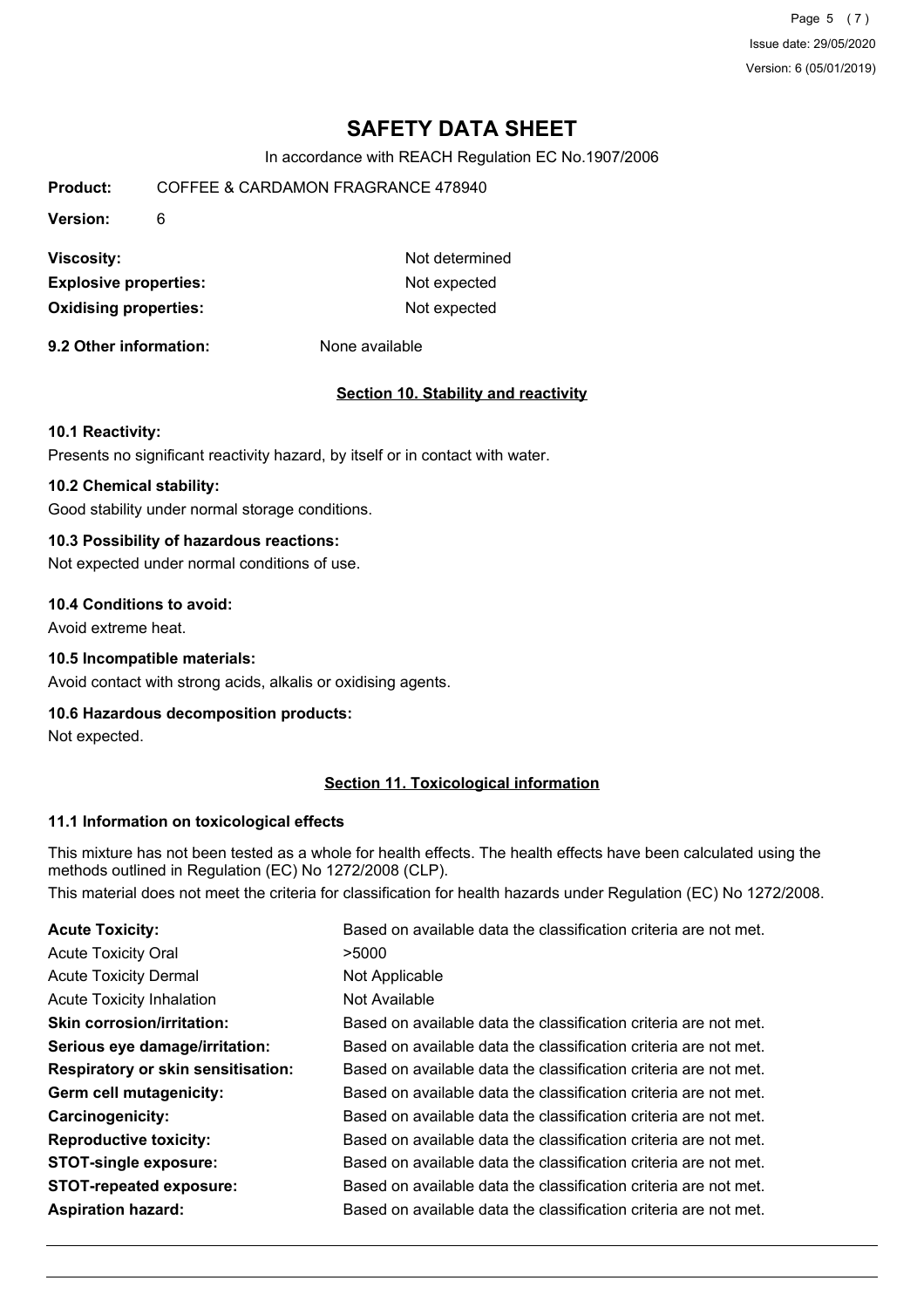Page 6 (7) Issue date: 29/05/2020 Version: 6 (05/01/2019)

# **SAFETY DATA SHEET**

In accordance with REACH Regulation EC No.1907/2006

**Product:** COFFEE & CARDAMON FRAGRANCE 478940

**Version:** 6

**Information about hazardous ingredients in the mixture**

Not Applicable

Refer to Sections 2 and 3 for additional information.

### **Section 12. Ecological information**

| 12.1 Toxicity:                                                           | Not available |
|--------------------------------------------------------------------------|---------------|
| 12.2 Persistence and degradability:                                      | Not available |
| 12.3 Bioaccumulative potential:                                          | Not available |
| 12.4 Mobility in soil:                                                   | Not available |
| 12.5 Results of PBT and vPvB assessment:                                 |               |
| This substance does not meet the PBT/vPvB criteria of REACH, annex XIII. |               |

**12.6 Other adverse effects:** Not available

#### **Section 13. Disposal considerations**

#### **13.1 Waste treatment methods:**

Dispose of in accordance with local regulations. Avoid disposing into drainage systems and into the environment. Empty containers should be taken to an approved waste handling site for recycling or disposal.

### **Section 14. Transport information**

| 14.1 UN number:                    | Not classified                              |
|------------------------------------|---------------------------------------------|
| 14.2 UN Proper Shipping Name:      | ۰                                           |
| 14.3 Transport hazard class(es):   | Not classified                              |
| <b>Sub Risk:</b>                   | Not classified                              |
| 14.4. Packing Group:               | Not classified                              |
| <b>14.5 Environmental hazards:</b> | Not environmentally hazardous for transport |
| 14.6 Special precautions for user: | None additional                             |

**14.7 Transport in bulk according to Annex II of MARPOL73/78 and the IBC Code:**

Not classified

#### **Section 15. Regulatory information**

**15.1 Safety, health and environmental regulations/legislation specific for the substance or mixture** None additional

## **15.2 Chemical Safety Assessment**

A Chemical Safety Assessment has not been carried out for this product.

#### **Section 16. Other information**

**Key to revisions:**